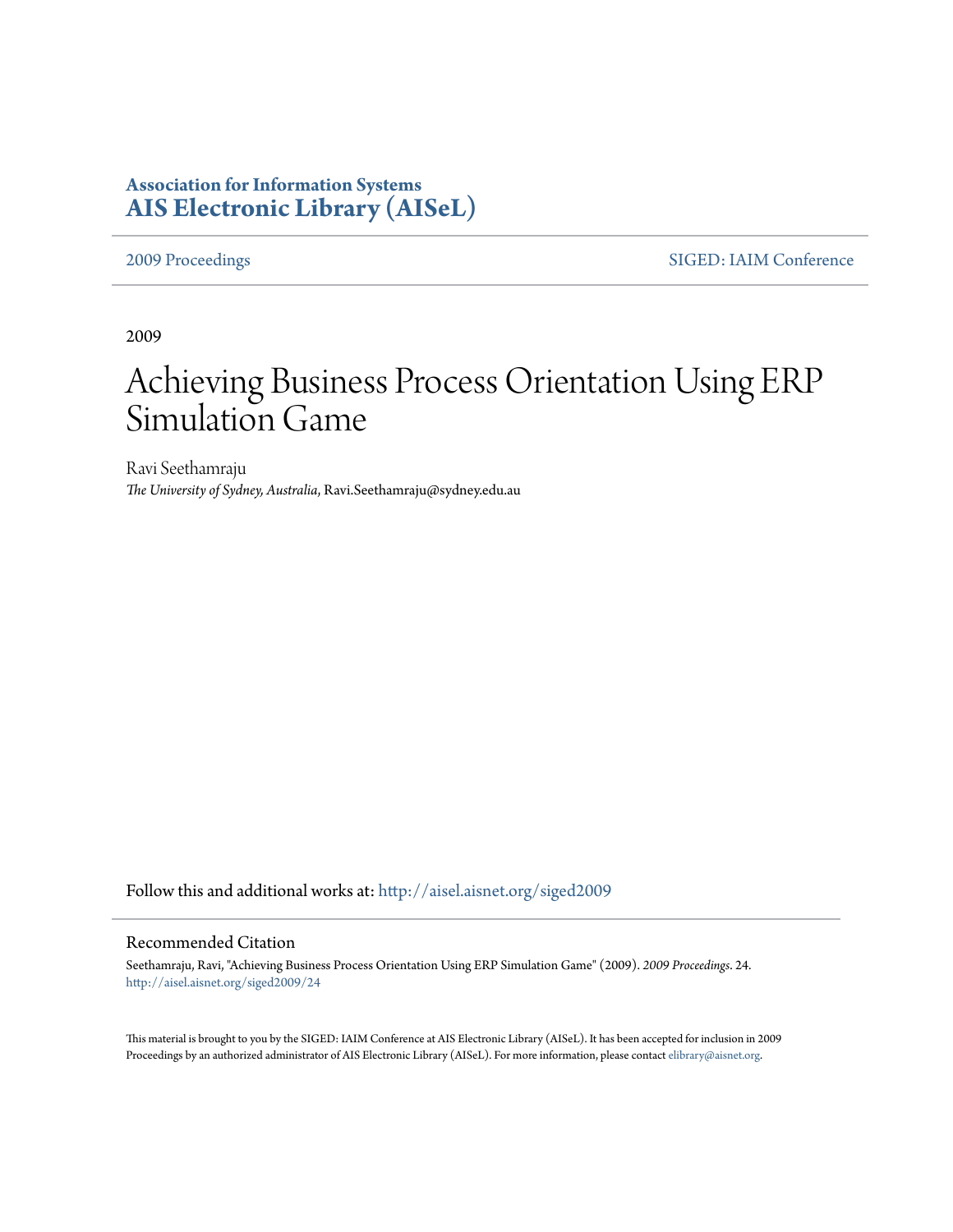# **ACHIEVING BUSINESS PROCESS ORIENTATION USING ERP SIMULATION GAME**

Ravi Seethamraju Faculty of Economics & Business The University of Sydney r.seethamraju@econ.usyd.edu.au

#### **Abstract:**

Sophistication of the integrated world of work and increased recognition of business processes as critical corporate assets, require graduates and employees to develop 'process orientation'. Responding to these dynamic changes in business organizations, business schools are also continuing to modify their curriculum and introducing innovative teaching and learning strategies. ERP business simulation game is one such initiative that helps in understanding the business processes and in developing process orientation among business graduates. This paper is a part of a large research project that investigates influence of this simulation game on learning effectiveness, skills development, decision making and dynamics of group working. This paper reports on the impact of deploying an ERP simulation game as a teaching and learning tool on the students' ability to develop process orientation and analyses their generic attitudes towards the learning of SAP through this game. Results reveal the signify cant impact this game had on their abilities and points out the challenges in the process and pedagogy. Study found that the game contributed to deep learning in addition to resulting in significant improvement in their process orientation and integrative skills. The paper recommends further changes to the deployment and design of the game.

**Keywords:** Process orientation, SAP skills, simulation game, pedagogy

#### **I. INTRODUCTION**

Understanding the concepts of cross-functional business processes and their management are key graduate requirements today in process-centric organizations. Lead by practitioners, business process management and process orientation, it is difficult to teach them using traditional teaching and learning methods such as lecture, especially to those postgraduate students in business who have limited or no business experience. Enterprise Resource Planning (ERP) systems and the industry-standard ERP software solutions are considered a powerful tool for teaching these concepts. With strong encouragement and support from leading ERP software vendors such as SAP, Oracle, Microsoft and others, several university business schools have incorporated them into their curriculum. While these initiatives have helped immensely in teaching these concepts and imparting the much needed SAP and other software skills to students, the pedagogical benefits are limited. Need to improve the pedagogy by introducing innovative teaching and learning models is considered necessary in order to improve the learning effectiveness and deep learning of these skills and concepts.

ERP simulation game is one such initiative that exposes students to an authentic learning experience in a simulated, yet complex business environment and expected to offer an exciting and stimulated learning environment (Leger 2006). By exposing students who typically specialize in one discipline and have limited or no understanding of business operations and practical experience to industry-standard ERP software, this game is expected to impart necessary business process orientation and retainable SAP skills to business students in a dynamic and stimulated learning environment. This paper reports on the effectiveness of that initiative and discusses the challenges and opportunities. It will first present a review of literature on business process orientation in business courses and background to the ERP simulation game. It will then explain the initiative undertaken by an Australian university and the methodology adopted in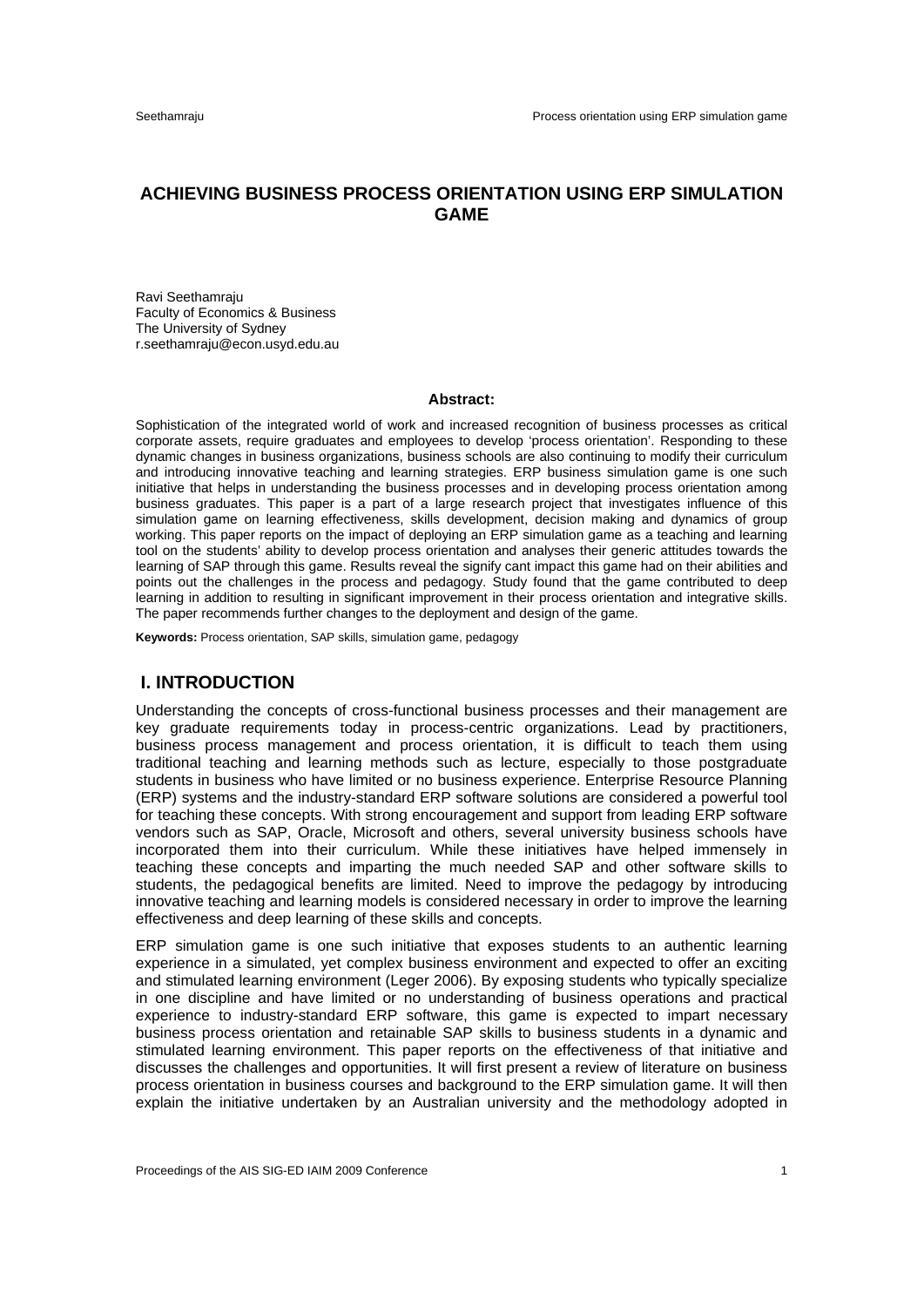conducting this evaluation research. It will present the findings of this study and discuss implications and challenges.

# **II. LITERATURE REVIEW**

The Business processes are now considered key corporate assets. Organizations of all sizes have achieved and are still achieving significant improvements in quality, cost, speed and profitability by focusing on modeling, measuring and redesigning their customer facing and internal processes (Hammer 2007). The concept of 'process orientation' is almost a decade old, most of the literature on process orientation has been only in the popular press and industry reports and lacks empirical research focus [McCormack & Johnson, 2001]. It refers basically to the awareness of the interdependencies and information sharing between various functional units and business models, with an underlying focus on integration, customer and customer needs. Violating the functional specialization, the classic management principle, 'business process orientation' may help understand better the perspectives taken by other functions, develop a collective sense of belonging and facilitate the reduction of cross-functional conflicts [Huang and Newell, 2003; McCormack & Johnson, 2001]. Even though it is considered important skill for graduates, acquiring this skill is not a one step activity and is an ongoing process. In addition to basic understanding and appreciation of the concepts, it requires a high degree of selfawareness, critical thinking and deep learning (Quinn et al 2003). In addition to helping graduates in their work environment later on, pedagogically this process orientation is expected to improve understanding of intersections and interactions of traditional disciplines such as marketing, operations, accounting and human resources [McCormack & Johnson, 2001; Burrack & McKenzie, 2005; Kohlbacher, 2009].

The existing pedagogical model of business education embeds functional structure and continues to produce graduates with good technical specialist skills and knowledge in functional areas such as accounting, marketing, logistics, finance and human resources [Cecez-Kecmanovic et al, 2002; Karpin 1995]. Increasing class sizes, limited availability of resources, diversity of students and changing student demographics are placing demands on higher education to explore new pedagogies. In addition to these, business schools are facing dual challenges – one to make their courses relevant by incorporating industry-relevant skills and knowledge, and two to design and implement innovative learning methods and pedagogy [Mortais & Hoff, 2006]. ERP simulation game is one initiative that can help the academics deal with both the challenges simultaneously and successfully. Simulation game is one of the most powerful tools in learning because of their potential to provide real-world business environment and its engaging active learning experience [Moratis et al, 2006; Westernberger, 1999]. Though most of the simulation games predominantly focused on functional concepts and limited and taught in the context of one function (such as logistics, marketing, international business, strategy, IS development etc.), ERP simulation game, designed by HEC Montreal, will focus on the business processes and managing the processes employing much needed multi-disciplinary perspectives.

Earlier attempts at incorporating SAP and other ERP software skills in the course involved regular lectures and lab sessions. Typically concepts of business processes, enterprise systems (ERPs), implementation options and challenges, technologies behind these systems are taught using traditional lecture mode. SAP software skills are taught using a lab sessions where lecturer carries out demos and students required to perform several activities. Students are trained to do various activities in SAP including creation of master data, performing transaction cycles that take students through various application modules such as sales and distribution, production, materials management, accounting etc., and configuration. While these attempts achieved some benefits and learning outcomes in terms of SAP skills and understanding of the enterprise systems concepts, its pedagogical effectiveness and the accomplishing 'deep learning' outcomes are limited. In fact, understanding and appreciating business process perspective was reported as a major challenge and is relatively ineffective [Seethamraju, 2007].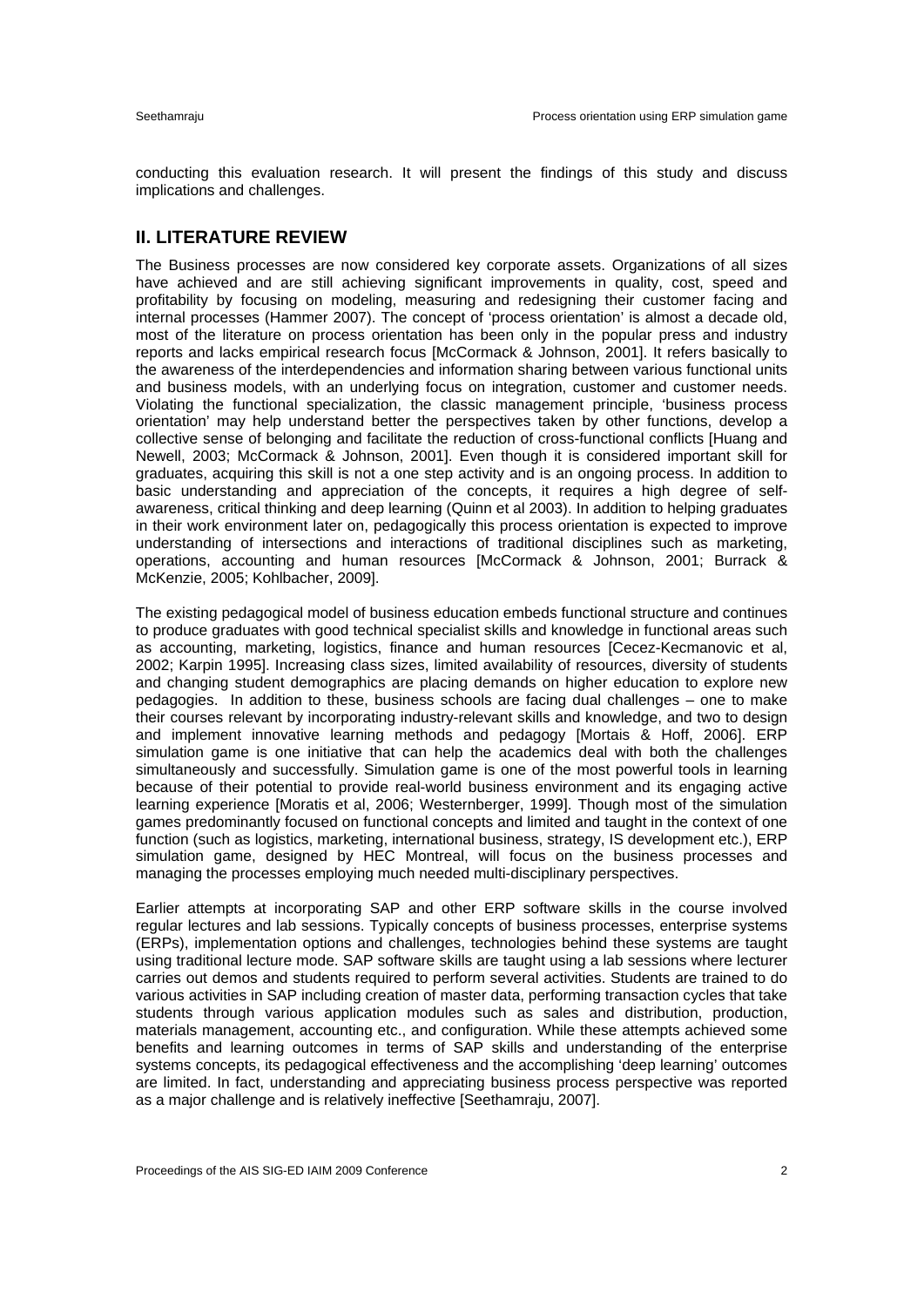It was difficult for students to understand the cross-functional perspective of business processes in SAP and information flows behind the transactions they are routinely performing [Cannon et al, 2004]. In fact, some students rated this experience as 'routine data entry exercise' and did not seem to have delivered deep learning opportunities [Seethamraju, 2007]. Students, however, feel good that they were exposed to an industry-standard ERP software solution such as SAP, during the course. Learning SAP software skills with hands-on work on the industry-standard software was considered a better learning experience than a routine theoretical teaching of ERP systems [Hawking et al 2004]. Their ability to develop a deeper learning objective, i.e., business process orientation and the appreciation of interdependencies, and its potential to internalize that understanding in their managerial decision making and thinking processes was limited. Some of the reasons identified in the past studies include the resource intensive nature of such courses, individual working on processes and transaction cycles, complexity of the software resulting in an overwhelming experience, undue focus on completing transactions without allowing them to explore the underlying issues [Seethamraju, 2007; Hawking et al, 2004] In addition, complexity of the system makes it hard for students to understand the links between information, business processes, and managerial decisions and distinguish between the limitations of the software functionality and the key managerial requirements.

The knowledge of business management, characterized by its relatively ill-structured and complex knowledge domains requires interdisciplinary focus and is difficult to teach using traditional methods. Simulation using enterprise systems software solutions is expected to facilitate understanding of business processes and impart valuable skills in using industrystandard software solutions such as SAP [Draiijer & Schenk, 2004; Leger, 2006]. Simulations can reduce the complexity of early experiences with business processes, (and hence cognitive load), allowing students to develop process orientation and in the development of software skills. Even in real businesses, execution as learning will deliver better business performance rather than mere flawless execution [Edmondson 2008] and simulation games with learning in an unthreatened environment will deliver that learning as students are executing and managing several business processes. Even though computer based simulation games have become a popular pedagogical tools, research is only beginning to consider how these simulation games impact learning outcomes [Anderson et al, 2005; Seethamraju, 2008].

The ERPSim - a simulation game, originally designed by a team of academics in HEC Montreal and implemented by about 20 leading business schools in the world so far is a team based game with each team operating a firm. Each team will interact with customers and suppliers by sending and receiving orders, delivering their products, determining pricing strategy, cash flows, credit management, using business intelligence and reporting in successive quarters and completing the cash-to-cash cycles. The game relies on the information, transactions and reports provided by SAP, an industry-standard enterprise resource planning (ERP) system. ERP simulation game offers students the opportunity to reflect, to test and find out what works and what doesn't, and gain insight into the business processes, information systems, business strategy, managerial decision making, analytics and team dynamics. This game provides students with process guidelines and tools that enable real-time collaboration and collection of process data and incorporates disciplined reflection, a key requirements to deep learning.

### **III. RESEARCH METHODOLOGY**

#### **Learning objectives**

The key learning objectives of introducing this ERP simulation game into a course titled 'Business Process Integration' are i) To develop business process orientation, ii) to teach ERP and SAP skills, iii) to provide business students with an authentic and exciting student-centered learning experience that is integrative and motivates them to learn. In addition, the aim is to offer students a quality information-rich environment in which graduates typically work in groups and make dayto-day managerial decisions. Importantly, the aim is to encourage effective skill development, a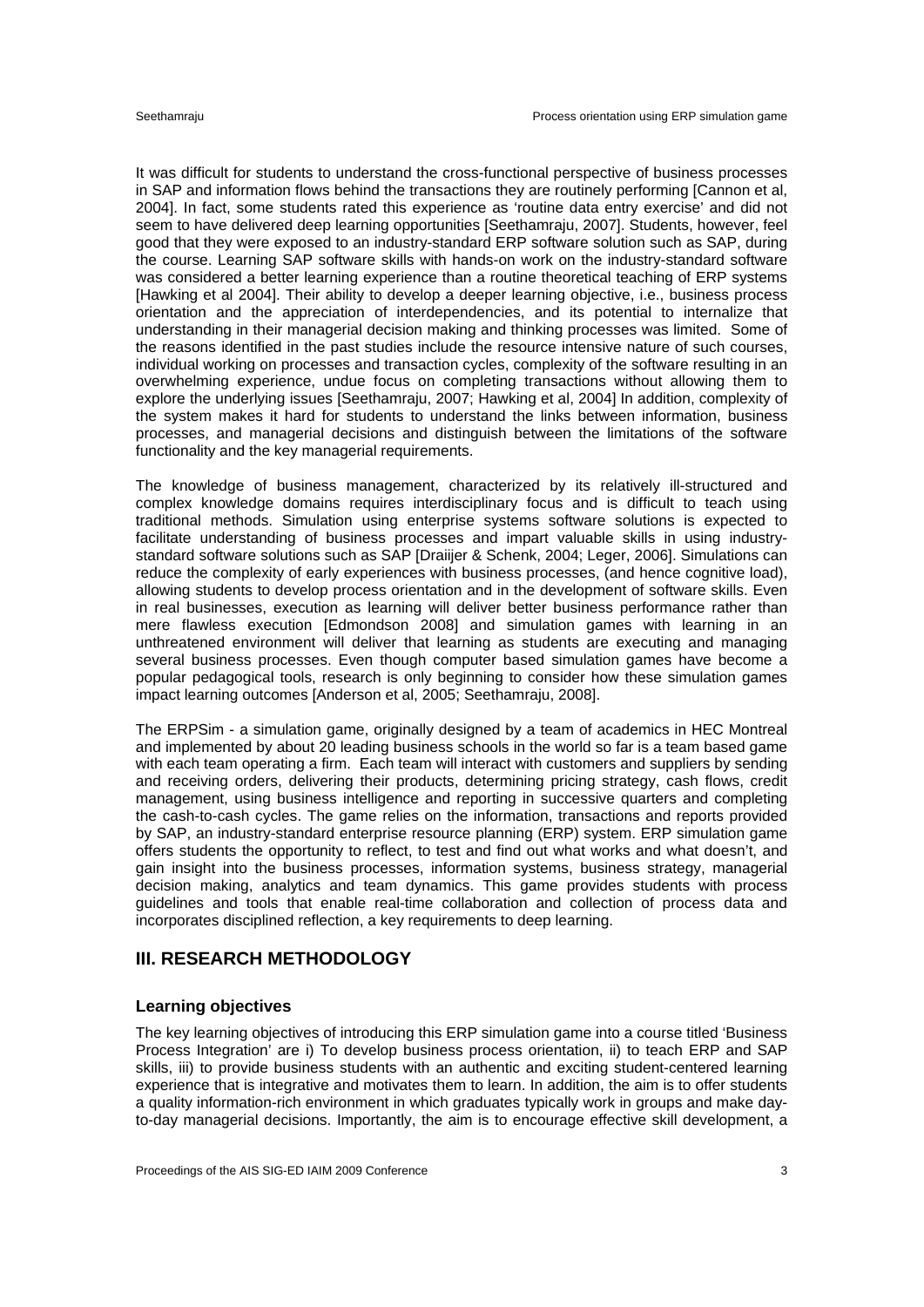sense of enjoyment in learning and embed process orientation in their thinking and managerial decision making. This ERP simulation game is explained in details in Leger [2006) where it explains the details of the ERP Simulation game and its treatment as implemented by the HEC Montreal. This research study employs a modified model where students are exposed to six sessions as against the Leger [2006) model of the game. Details of the treatment employed for this study at the University of Sydney is explained below.

The game is scheduled for six sessions of 3 hours each during the semester. There are eight teams in the class with each team having 5 to 6 students (a total of 52 students in class). This game can be played differently using different sequences and by choosing to automate some processes. In the first three sessions, traditional teaching methods such as lecture and case studies are used to introduce students to the concepts of enterprise systems, business processes, information flows, implementation risks and technologies. From week 4 onwards students are introduced to the game in a step by step manner for another 3 weeks. Students are first introduced to SAP in a generic environment and wherein they perform activities such as i) creation of master data for work centers, vendors, Bill of Materials, customers and materials, ii) carrying out procure to pay and order to cash transactions that include accounts payable, procurement/materials management, sales and distribution, accounts receivable and general ledger components of the SAP. Subsequently, students are exposed to the game where most of the business transactions that involve procurement, selling and accounting were completely automated.

Employing adult learning principles, the program is designed to take students from 'known to unknown'. With a focus initially on the sales process, this game moves on to production and then on to other strategic issues such as marketing strategy, product design, capacity expansions and cash flow management. The game organizers (academics) will first run all the eight teams for the first two quarters by carrying out initial financial transactions automatically and by creating initial stocks of 100,000 units to start the selling process in quarter 2. Thus, in week 7, students are exposed to the cash-to-cash business process cycle through explanation and demonstration of basic SAP transactions and by playing the game for 4 quarters. During this period, each team is required to make business decisions on pricing based on the real-time business intelligence and reporting functionality in SAP. In addition to the HEC Montreal Simulation manual, students are given a one page 'job-aid' that explains the transactions they are required to carry out and the reports they need to check for making pricing decision with the objective of maximizing their profit. Teams will play the game for one quarter in which they vary the price and understand the price and demand sensitivity of the market and learn to read various reports. Typically by the time third quarter is completed, teams will face a stock out situation having sold all their stocks. At this point, a pause is given and students are given an explanation and demonstration of the various steps in the production process. At the end of the second quarter, simulator publishes overall financial performance of all the companies. Teams will then realize the stock-out situation and start producing for the third quarter. They will then do the demand forecasting, carry out MRP run, convert purchase requisitions into purchase orders, and convert planned orders into confirmed production orders. With appropriate time lags built in the system, and considering the production schedules proposed by the teams and capacities, finished goods stock is built for selling in the subsequent quarters.

In the eight week, initial financing of the companies are carried out by the administrators and all teams start with initial cash to buy raw materials for production and to incur other direct and indirect expenses. In addition, they have the capability to change the product design and pricing and develop niche markets for their companies, suggest process improvements through setup time reduction, do loan repayments and plan marketing/advertisement strategies/expenses. The game then continues for another four quarters in week 9 with students continuously evaluating their strategy after every quarter. At the end of every quarter, quarterly financial statements and performance results of each team are displayed to students. During this process, teams will be continuously checking their stocks, average price of the products in the market place, production schedules, financial statements, costing and other reports. A debriefing session is conducted at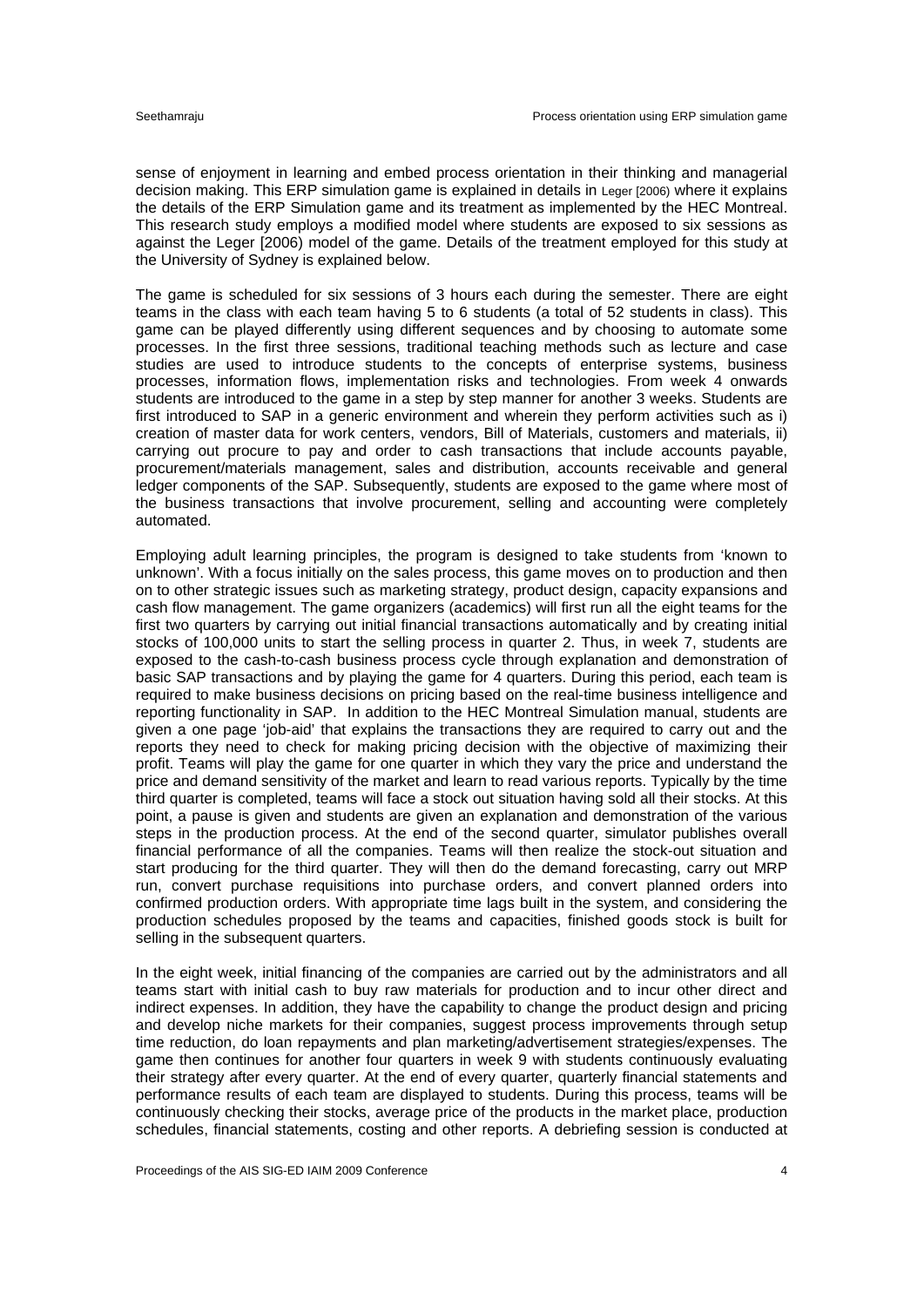the end of the session wherein students are asked to discuss the decisions they have made and give reasons, the consequences and the role of information and integrated nature of business to the class. In week 10 and 11, a competitive business game is played wherein students are assessed based on their performance in the game, their logical explanation of the results and justification of their decisions, and importantly on their ability to establish and explain the links between their decisions, the results and the learning value. In addition, each team is asked to reflect on their team's performance and working in terms of their working strategy, organization of the work, communication/collaboration methods and techniques they have employed and the effect those strategies potentially have on their performance.

#### **Data Collection**

Data was collected twice – before and after the experience with the help of a questionnaire designed for this study. The questionnaire consisted of some basic demographic details such as gender, course they are currently enrolled in (IT or business related), whether they have any previous experience or not, and whether they have any previous knowledge/experience of working with SAP.

In the second section, students were asked to make a self-assessment of their knowledge on specific dimensions/concepts and the competence gained before and after this game using a 7 point Likert scale (1 = very low, 7 = very high). This questionnaire was administered before the introduction of the game to the student in week 3 and again in week 12 when they have successfully completed their game based assessment task. The statements in the questionnaire are developed taking into consideration the learning objectives of the game. The following table gives the definition of the constructs/dimensions.

| Table 1: Definition of the specific constructs/dimensions that measure self-assessed knowledge |  |  |  |  |  |  |  |  |
|------------------------------------------------------------------------------------------------|--|--|--|--|--|--|--|--|
|------------------------------------------------------------------------------------------------|--|--|--|--|--|--|--|--|

| <b>Knowledge</b><br>dimensions/<br>constructs | No. of<br>items | <b>Definition</b>                                                                                                                                                                                                                                                                                                                                                                        |
|-----------------------------------------------|-----------------|------------------------------------------------------------------------------------------------------------------------------------------------------------------------------------------------------------------------------------------------------------------------------------------------------------------------------------------------------------------------------------------|
| &<br>Process concepts<br>terminology (BCT)    | 9               | Refers to the knowledge/understanding of the basic<br>concepts of process, its terminology and the underlying<br>aspects such as integration, standardization, customer<br>centric nature, interdependencies, and terminology that<br>relate to various functions - sales,<br>production,<br>procurement & accounting                                                                    |
| Process Significance &<br>Awareness (PSA)     | 13              | Refers to the understanding of the significance of<br>process, and awareness of issues that deal with broader<br>perspective, inter-dependencies, integrated processes,<br>information<br>visibility, information flows;<br>and<br>consequences of sub-optimization of tasks in process<br>and customer focus.                                                                           |
| Process Management<br>& Analysis (PMA)        | 10              | Refers to the understanding and ability to analyze the<br>information/reports in managing the processes<br>includes analyzing reports, cause-effect relationships,<br>monitoring performance, links between strategy and<br>process outcomes, information quality and significance<br>of communication and collaboration.                                                                |
| SAP Skills (SAP)                              | 8               | Software skills - ability to carry out basic SAP<br>including creation of master<br>transactions<br>data.<br>transaction cycles in planning, production, procurement,<br>sales and accounting processes; and interpreting the<br>information on SAP screens and analyzing the links<br>between<br>transactions, master data, reports<br>and<br>functionality of the software in the game |
| Total                                         | 40              |                                                                                                                                                                                                                                                                                                                                                                                          |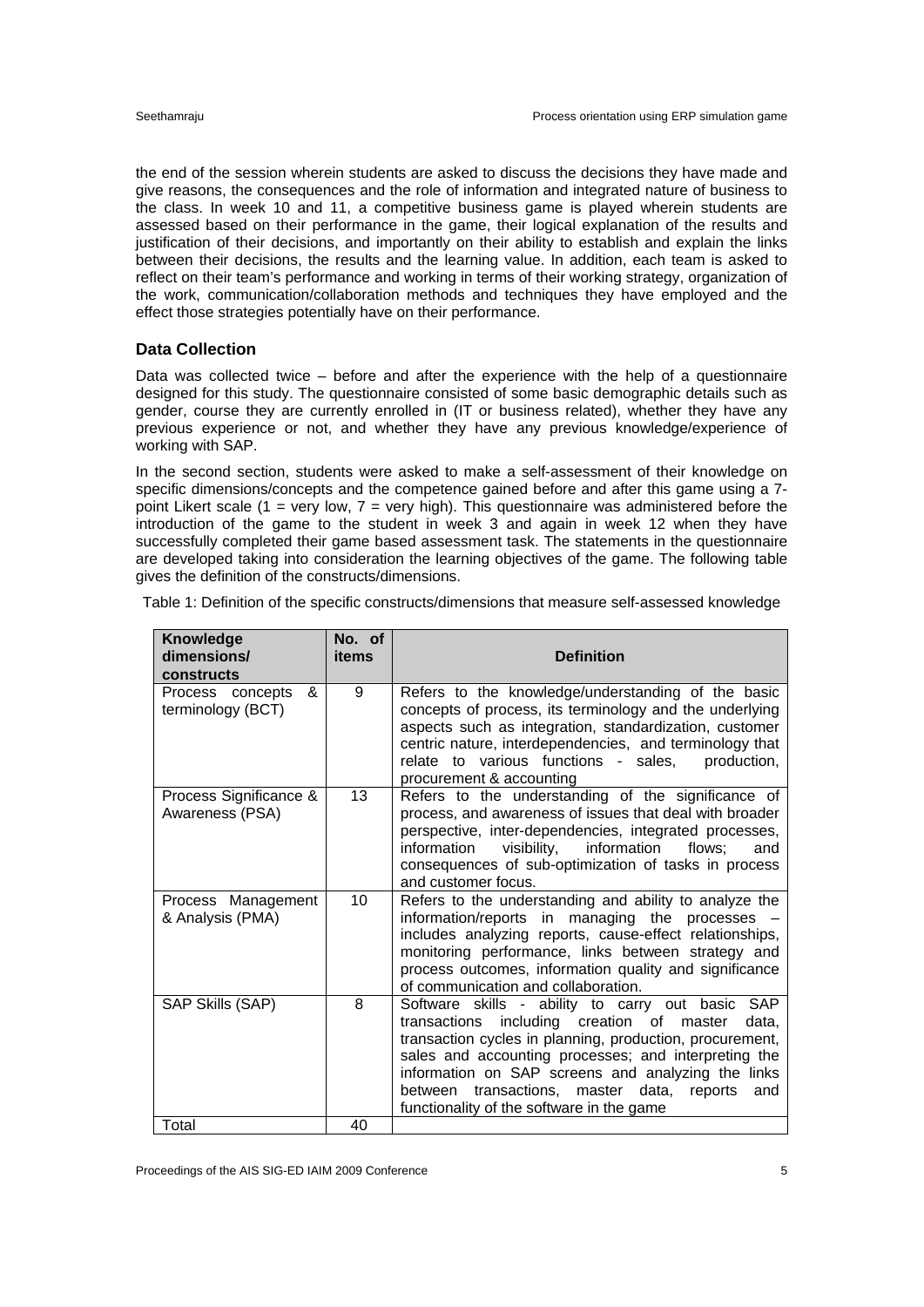The questionnaire includes questions that measure 'business process orientation' developed through this game signifying the underlying concepts such as standardization, integration, customer centric nature, interdependencies, information flows, collaboration, communication, broader perspectives and effects of individual tasks. In addition, series of questions that are designed to measure the perceived SAP skills such as master data creation, transactions, production of reports, analysis and interpretation of reports and data, functionality of the system etc. are also included in this section.

As shown in table 1, all the 40 variables employed to collect data in this section are grouped into four factors – Process concepts & terminology, Process Significance & Awareness, Process Management & Analysis and SAP Skills. This section is administered twice – once in week 3 before students are exposed to the game and once in week 12 after students have played the game and completed the related assessment task.

In the third section, students are asked to give their perceptions and attitudes towards the simulation game, its delivery, organization and its generic benefits to them. Sixteen variables are grouped into four headings – delivery (5), learning environment (2), organization of work (3) and benefits at workplace (6). The objective is to measure the perception of students on the benefits this game has realized, the way the game was administered, the learning value delivered by the game, and their views on the successful organization of work among members while playing the game. This section includes questions such as: "simulation game helped me in the implementation of ES in future, game made me more confident about how I must contribute to successful implementation, this game helped me understand how an ES can improve the business operations, whether learning through this game is more exciting than traditional teaching, whether organizing tasks according to function or process is the secret of their success", etc. This section is administered after students are exposed to the game.

| Knowledge<br>dimensions/<br>constructs | No. of<br>items | <b>Definition</b>                                                                                                                                                                                                                                                                                          |
|----------------------------------------|-----------------|------------------------------------------------------------------------------------------------------------------------------------------------------------------------------------------------------------------------------------------------------------------------------------------------------------|
| Administration                         | 5               | Refers to the way game is administered and deals with the pace<br>of the game, debriefing session, value added by the academic<br>and basics taught before the game                                                                                                                                        |
| <b>Benefits</b>                        | 6               | Refers to the perceived potential benefits at the workplace after<br>playing the game and includes help in ES implementation, better<br>understanding of the role of SAP in business, and dealing with<br>exceptions in processes, overcome frustrations with existing<br>processes enabled by ERP system. |
| Organization                           | 3               | Refers to the perception of the way the work is organized while<br>playing the game                                                                                                                                                                                                                        |
| Environment                            | 4               | Refers to their perception of the learning environment in which<br>they played the game - includes stimulating and exciting,<br>interesting                                                                                                                                                                |
| Total                                  | 18              |                                                                                                                                                                                                                                                                                                            |

In the fourth section, participants were asked to mention the best aspects of the game, challenging aspects of the game and other comments including suggestions for improvement of the delivery and administration of the game.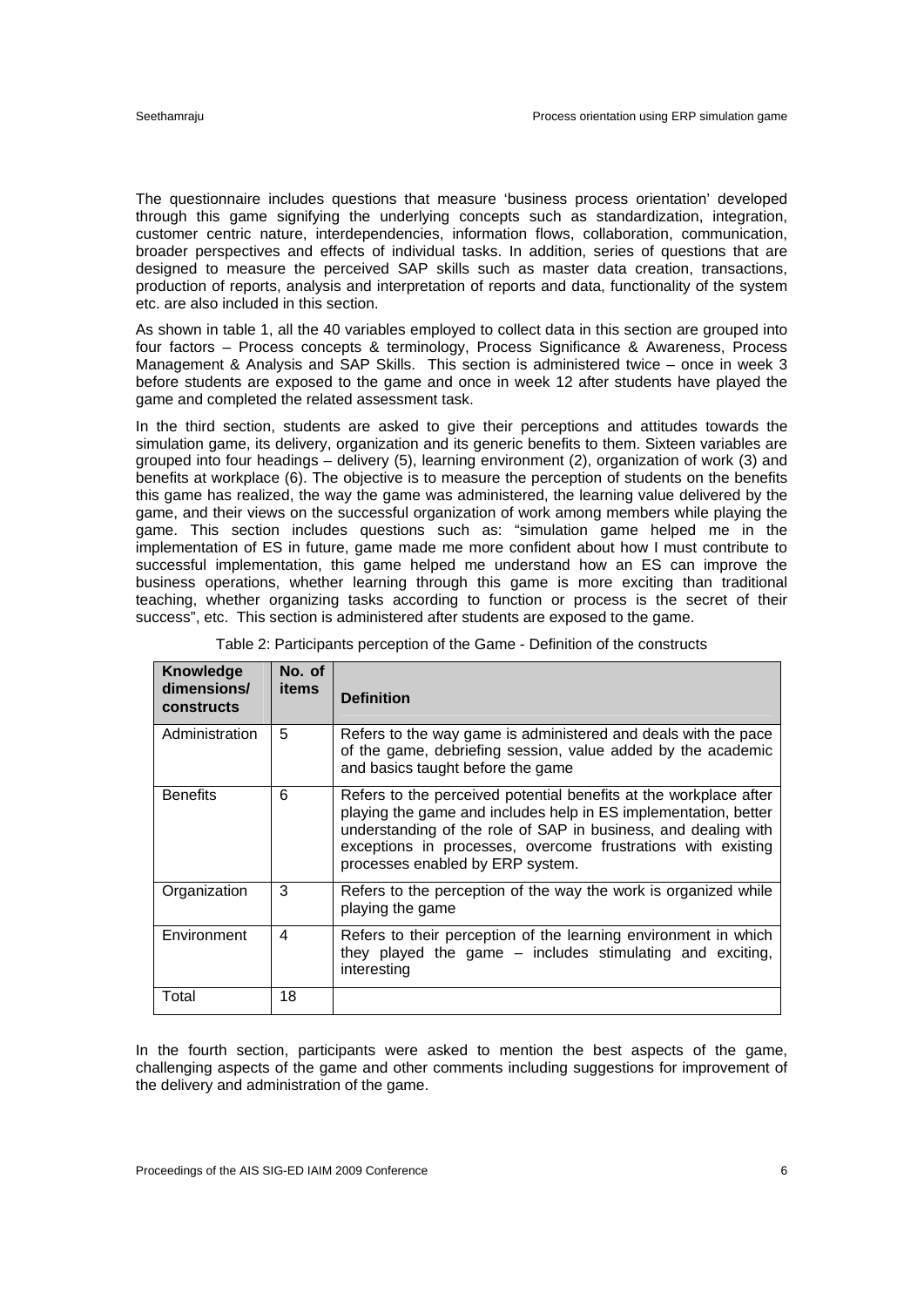# **IV. ANALYSIS, DISCUSSION AND IMPLICATIONS**

#### **Demographics**

Out of the 50 valid responses received (from 52 total participants in the course), 60% of the respondents to the survey are male and 40% were female, 42% of the students are local students and the remaining 58% of the students are international students. Even though this subject was offered by the Business school, 24% of the students enrolled in this course came from the School of Information technology/computer science and the remaining 76% came from the business school. Business experience and previous knowledge/understanding of SAP are potentially independent variables influencing the knowledge they already have before enrolling in this course. Therefore, data on the previous work experience was collected. On the employment indicator, data revealed that 69% of the respondents have previous work experience and 35% are currently employed. Though 31% of the respondents have reported some previous knowledge of SAP, just 4% of the total students had any serious exposure to SAP system. It appears the remaining respondents (from 31% that claimed to possess previous knowledge of SAP) have just reported seeing SAP screens before in their organizations and no real experience of working with transactions. That way, the participant population is fairly uniform with practically no significant previous knowledge of SAP. The effect of previous knowledge and experience of working with SAP on their ability to participate in the ERPsim game and achieve learning outcomes can therefore be considered negligible and the potential gain in their knowledge can be attributed to the simulation game.

General reliability and validity of the variables are tested for their psychometric properties. The Cronbach alpha for all the constructs is more than 0.8. All the correlations (Pearson's r) among the factors and the overall construct (summative score of the instrument) were observed to be significant at p<0.01 level (2-tailed). The reliability scores for each of the factors and the overall instrument were also good and more than 0.78. The analysis thus confirmed the sound psychometric properties of the data collection instrument in terms of its validity and reliability.

#### **Impact of ERPsim Game on Students' Ability**

The difference between the perceived gain in their ability (knowledge and skills) before participating in the game and after the groups played game were computed and used for analysis. This difference was considered a measure of the level of knowledge and skills gained by the students as perceived by them from the game. In addition, total indices for various hypothesized constructs were computed using responses for individual items. Considering that the maximum possible gain in their ability level was 4 (1 before enrolling in this unit, and 5 after completion of this unit), some improvement in their ability was observed across various dimensions. Paired samples t-tests comparing the values 'before' and 'after' as reported by the participants showed that the there is a significant gain in the knowledge and ability across various variables as shown in the table 2.

Analysis of the data as shown in table 2 suggests that the game has achieved its objectives of imparting process orientation as well as basic SAP skills. Particularly, there is an improvement in the understanding of the Process concepts and Process significance and SAP skills and much less on their ability to manage and analyze the processes.

| Variable - Perceived gain in the<br>Understanding and/or skills | t-value | Signifi-<br>cance | Std.<br>Dev. | Mean |
|-----------------------------------------------------------------|---------|-------------------|--------------|------|
| Process concepts & terminology (BCT)                            | 9.56    | 0.000             | 0.78         | 3.40 |
| Process Significance & Awareness (PSA)                          | 12.56   | 0.000             | 1.07         | 2.90 |
| Process Management & Analysis (PMA)                             | 11.10   | 0.010             | 1 24         | 1.54 |

| Table 2. Impact of ERPSim game on their Abilities – t test values |  |  |  |  |
|-------------------------------------------------------------------|--|--|--|--|
|-------------------------------------------------------------------|--|--|--|--|

Proceedings of the AIS SIG-ED IAIM 2009 Conference 7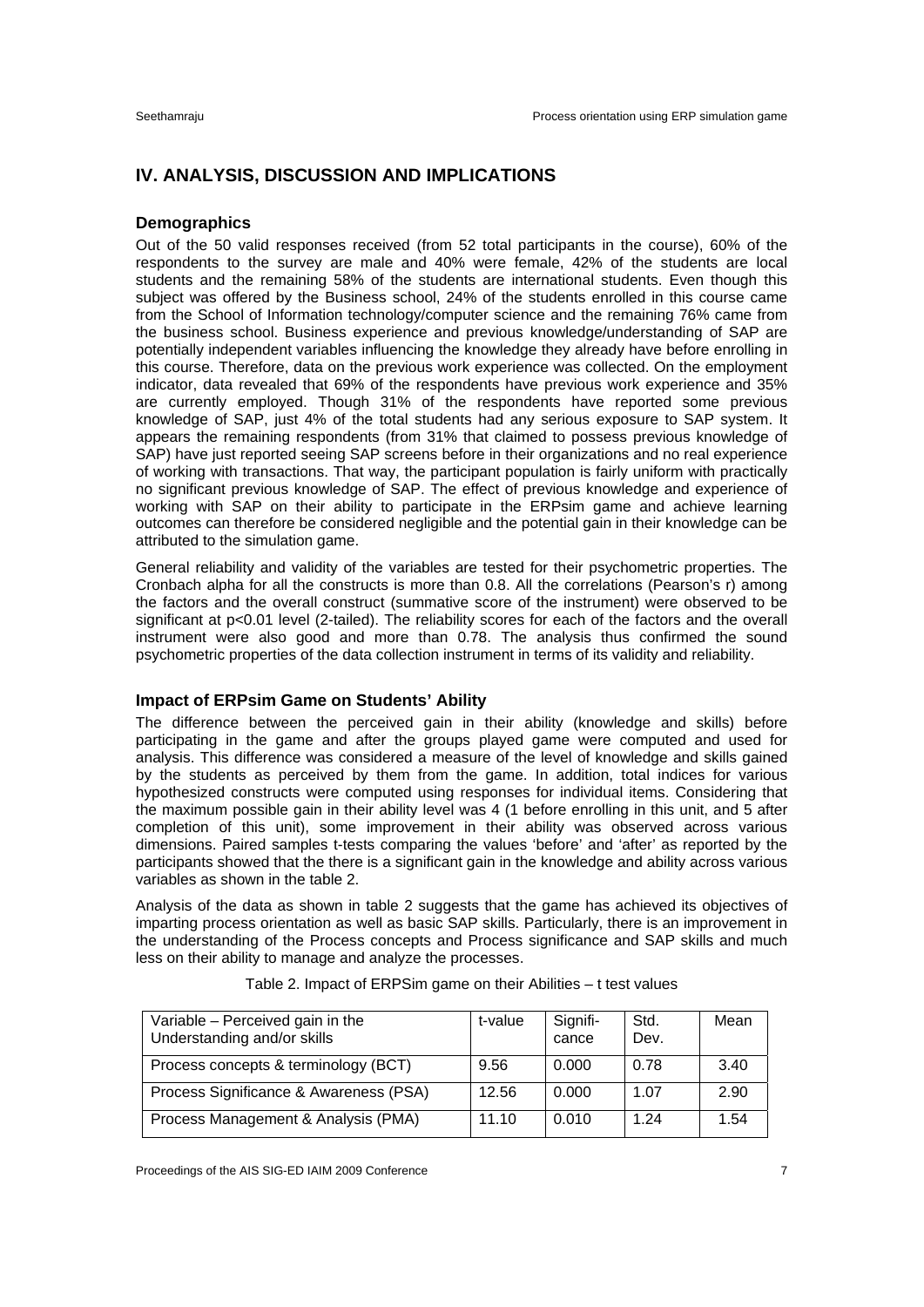| SAP Skills (SAP)               | 6.45  | 0.000 | 1.01 | າ າາ<br>ے ۔ |
|--------------------------------|-------|-------|------|-------------|
| Overall improvement in ability | 12.50 | 0.000 | 1.02 | 3.8         |

As indicated in the above table, participants reported statistically significant improvements in their abilities. Particularly, it is high for process concepts, and SAP skills, while it is relatively less for Process management and analysis (PMA) and process significance & awareness (PSA) factors. With participants reporting improvement in their business process orientation (typically explained by the first three constructs – concepts, significance/awareness and management/analysis), the objectives of using ERP simulation game are achieved. High standard deviation, though suggests further investigation into the factors that would influence this.

#### **Attitude Towards ERPSim Game**

Students were asked to give their views on the ERPsim game after they have played it and completed the related assessment. They In addition to their knowledge, students are asked to rate in a scale of 1 (strongly disagree) to 5 (strongly agree), their general attitude towards the simulation game with reference to various aspects. These twelve items deal with the learning value, integration and group working concepts. Participants are asked to rate their perception of the learning value derived from this simulation game – whether learning through simulation game is exciting, interesting and innovative than traditional teaching methods. Similarly, participants are asked to rate whether this simulation game helped them in their understanding and appreciation of the concepts of integrated information, integrated processes, importance of inter-dependencies between various functions, importance of accurate and current transactional data and information flows across various functions. In addition, students are also asked to rate how this game helped them in understanding the importance of coordination and communication between various functional managers and organization of the tasks while playing the game. A summary of participants' attitude towards the ERP Simulation game is shown in table 3.

|                | Attitude of participants towards the game | Mean | Std. deviation |
|----------------|-------------------------------------------|------|----------------|
|                | Administration (5)                        | 3.19 | 0.98           |
| $\mathfrak{p}$ | Benefits (6)                              | 3.97 | 1.01           |
| 3              | Organization (3)                          | 3.36 | 0.97           |
| 4              | Environment (4)                           | 4.11 | 1.12           |
|                | Overall perception/attitude               | 3.87 | 1.12           |

Table 3. Attitude towards ERP Simulation game

As shown in the above table, all the variables are rated good (above 3.0) and the overall attitude towards the game is positive (average close to 4.00). Response to individual factors, however range from 3.19 (administration) to 4.11 (environment). Confirming that the game is pedagogically effective, an overall rating of 3.87 is recorded. Comparing with the ratings of other courses on enterprise systems offered previously where the overall rating was 3.2, this demonstrates a significant improvement. The findings suggest that the participants suggested improvements in the way game is administered and are able to appreciate the potential benefits of developing process orientation, and particularly recognized the innovative exciting way of teaching and learning enabled by the ERP simulation game. Thus, process understanding enabled by an ERP simulation game is recognized and appreciated by the participants, reinforcing the pedagogical effectiveness of this game.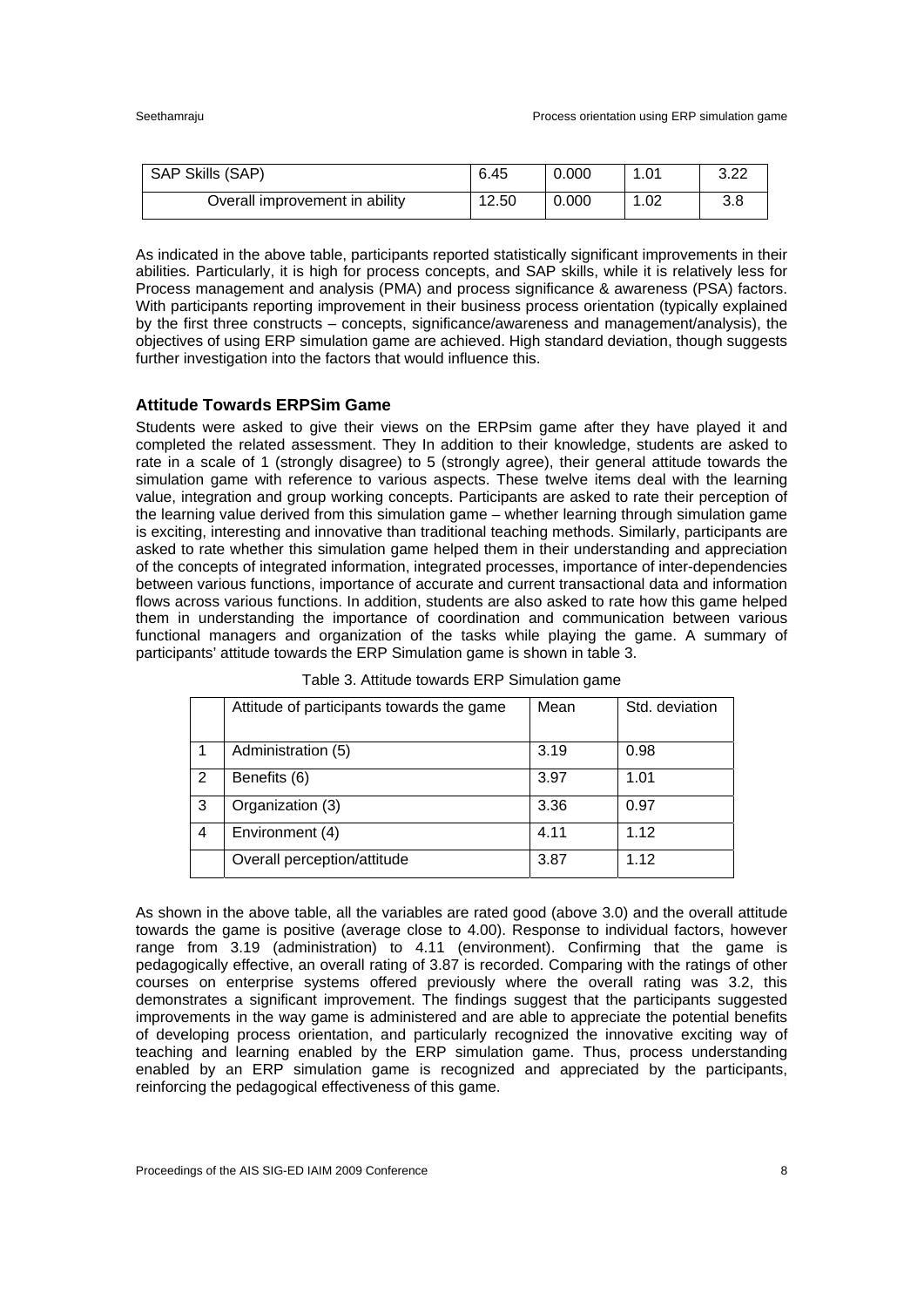#### **Best Aspects of the Game**

In order to capture the overall perception on the entire experience, participants were asked to identify the best and challenging aspects of participating in this game and asked to make comments on the game in general. Content analysis of the feedback reveals a generally positive response on the learning experience. These comments are grouped into four themes pedagogical issues, SAP learning, business process knowledge and graduate attributes.

On pedagogical aspects, participants rated this as one of the most motivating methods of teaching and learning used in this university. As pointed out by one participant, "I have never ever noticed how the time was moving; it was so interesting and exciting. In addition to inspiring learning to students". Competition encouraged teams to actively participate in the game, unlike other group assignments where some group members do not actively contribute.

On the SAP learning, participants felt that this has given them hands-on understanding of the concepts underlying enterprise systems. Even though it involves learning and using SAP, the focus is heavily on processes and their management. Rather than focusing on how to use SAP on a day-to-day basis as a technology/tool like in several initiatives in the past that incorporate SAP and other software tools in teaching and learning, this approach keeps the SAP in the background. As noted by one respondent, "the information technology here focused more on the process rather than on SAP, the best way to learn IT."

This initiative helped students think about business strategies in various functional areas such as marketing, production and finance, and helped them understand their interdependencies. As noted by one respondent, "I had a vague understanding of the process concepts, financials and SAP before the game, and often I just memorized the points and tried unsuccessfully to connect with real-life examples using text books, articles and others. This game greatly filled that gap in my understanding and helped me bridge the gap between theory and practice."

In addition, this game also helped students develop some generic graduate attributes such as group working skills, sense of responsibility and control. As pointed out by one participant, "importantly, we have learnt the importance of cooperation and how to cooperate which is going to benefit us in our further career." This has given students a sense of responsibility and control over various tasks each member performed in the team and helped them develop mutual trust and confidence. As noted by one student, "the way other members trusted me and my judgment, made me feel more confident than ever before."

Participants appreciated the learning value of the game and reportedly gained more significant skills and knowledge than from previous teaching methods. Participants in general felt that the game is 'fun', exciting and inspired learning with a focus on processes rather than IT, and assisted them appreciate cross-functional issues and interdependencies. Thus, this game not only contributed to learning of SAP, process orientation as well as generic graduate attributes in an exciting and interesting way.

#### **Challenges and improvements**

In addition to the positive comments about the game, students offered feedback on the challenges as perceived by them. These anecdotal comments are analyzed and grouped into four themes – SAP/technical skills, soft skills, subject knowledge and administration of the game.

Some respondents found it challenging to work in groups because of the diversity of their backgrounds, differences in their motivation to win and varying levels of their business knowledge. As pointed out by one respondent, "organizing tasks among members become challenging for us as we are from different backgrounds." Motivation of individual team members also played a role and noted by one respondent, "not everyone in our team cares as much as I do." Communication and making consensus decisions is also a challenge for some teams and have a detrimental effect on performance. As observed by one respondent, the wrong and repeated request, sometimes resulted in more production and wasted effort." Making quick decisions in the given time frame with so much information is a challenge.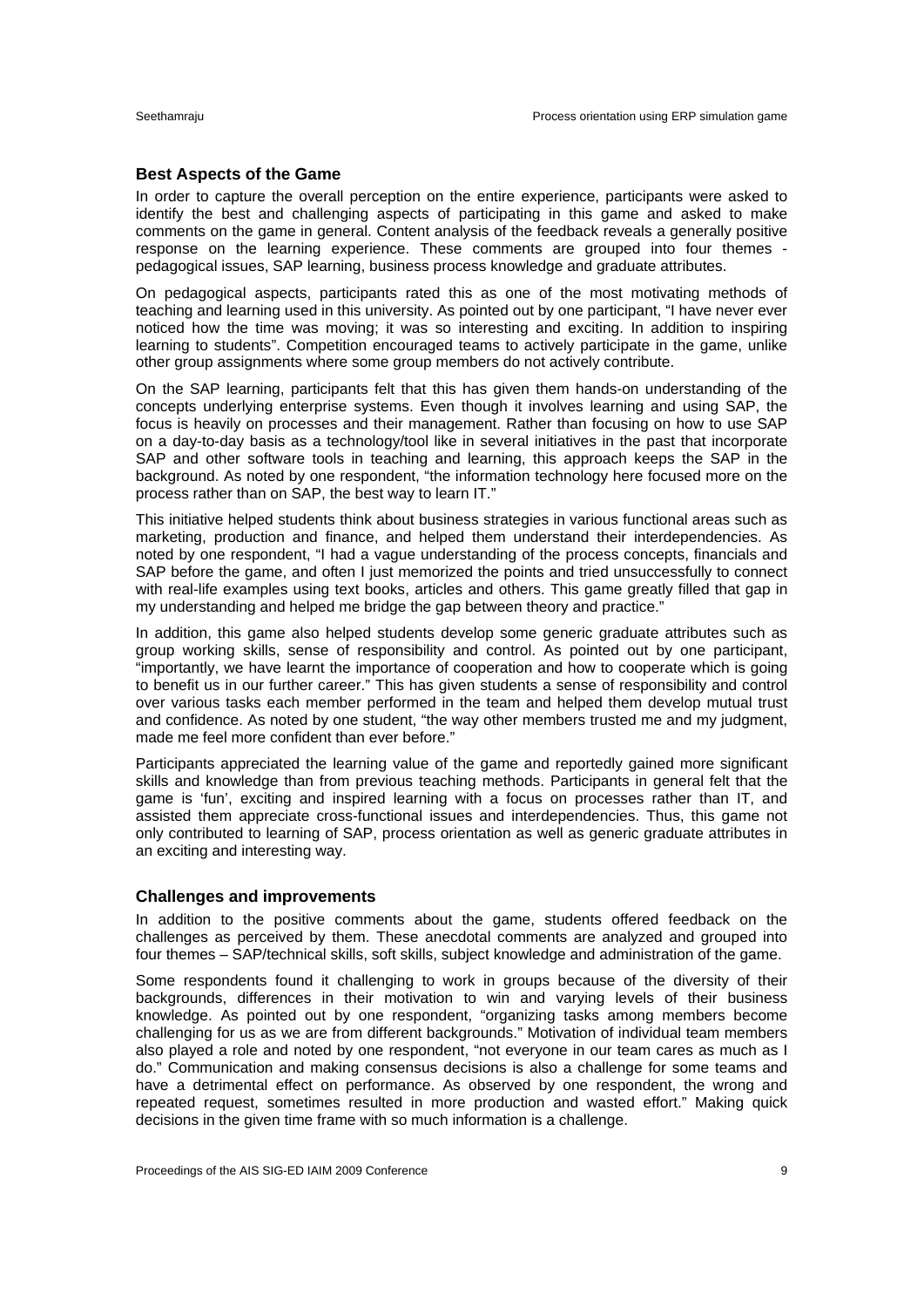Lack of business knowledge appeared to have hampered the performance of some teams as the game is played mostly from business perspective and not everyone has a good understanding of all the business functions. This appears to be particularly difficult for students from IT background. Respondents found it difficult to develop appropriate business strategies and make appropriate business decisions based on the interpretation of information and reports. As the game is dynamic in nature, many participants found it hard to work in a real-world like scenario. As pointed out by one respondent, "it is hard to know if we made a bad decision or other groups had made better decisions, and ... is truly reflecting the real world situation and it was not easy." Similarly interpreting the "sales data, knowing when to modify the recipe, knowing when to change the price, how much to produce, controlling the costs to make profit, responding quickly to changes in the market… etc. all are challenges."

Even though it is not meant to be a challenge and the game is designed with very limited number of manual transactions, some participants found SAP challenging. General level of complexity of SAP, its screens and user interface, insufficient understanding of SAP transactions and functionality are some of the challenges. Some participants felt that they did not "get enough technical practice and training" and "do not know which processes to use and which processes are automated." As pointed out by one participant, "entire team is required to execute an entire business process chain that involves procurement, production, sales, marketing, and accounting and every team member need to understand the business process across different business functions.

On the administration of the game, participants felt that the explanation must be slower at the beginning and must be in detail linking the reports, information and processes. Inability of the students to practice the simulation game after the class also contributed to the challenges. In addition, unknown factors in the game though similar to a real-world business scenario, posed difficulties for some teams. Combining SAP software functionality, theoretical knowledge of business processes and strategies, and reports made it difficult for many teams. As noted by one respondent, "we don't know what our customers like, how high the price can be when we are advertising our products; though we know we have to achieve a balance, it is very hard to find out that balance." On top of these challenges, the relentless pace of the game forced some teams to make decisions faster without full understanding of the implications and without analyzing previous quarter performance. On a positive note, participants generally felt that the checking many reports regularly made their job more complex. As nicely summed up by one participant, "though it is challenging to understand that the business in 'integrated' through the system, once understood, it has immensely helped in decision making."

The above anecdotal evidence suggest that the challenging aspects are – fast pace of the game especially at the beginning, inadequate knowledge of accounting and finance, lack of experience, team work collaboration and communication, complexity of SAP and general lack of business experience and knowledge. In addition, working in teams is identified as the most challenging aspect of this game. This requires participants to recognize the inter-dependencies and manage distribution of tasks, coordinating the decisions and actions, and continuously communicate among themselves. All of these aspects typically are required in a dynamic business environment and facilitated by an ERP system. Some of the participants also pointed out information overload. ERP system produces a large volume of information because of its transactional nature, and requires discerning manager to look for information that is relevant and useful for a particular decision making. Considering the complexity of the SAP software, it is normal for participants who had no previous exposure to the ERP system software to feel the pressure and view this as information overload and too complex. Interestingly, less than 10% of the participants pointed out this as a challenge. Therefore, it is safe to conclude that three weeks of traditional learning that employed lectures, case study discussions and exposure to SAP screens performing some routine transactions, has helped students to better prepare for the game. Given the focus of most comments on the decision making and group working, the model appears to have worked well in delivering improved SAP skills and process orientation, without getting bogged down with the complexity of the SAP software. Thus, this model of teaching appears to have achieved a delicate balance in achieving the learning objectives.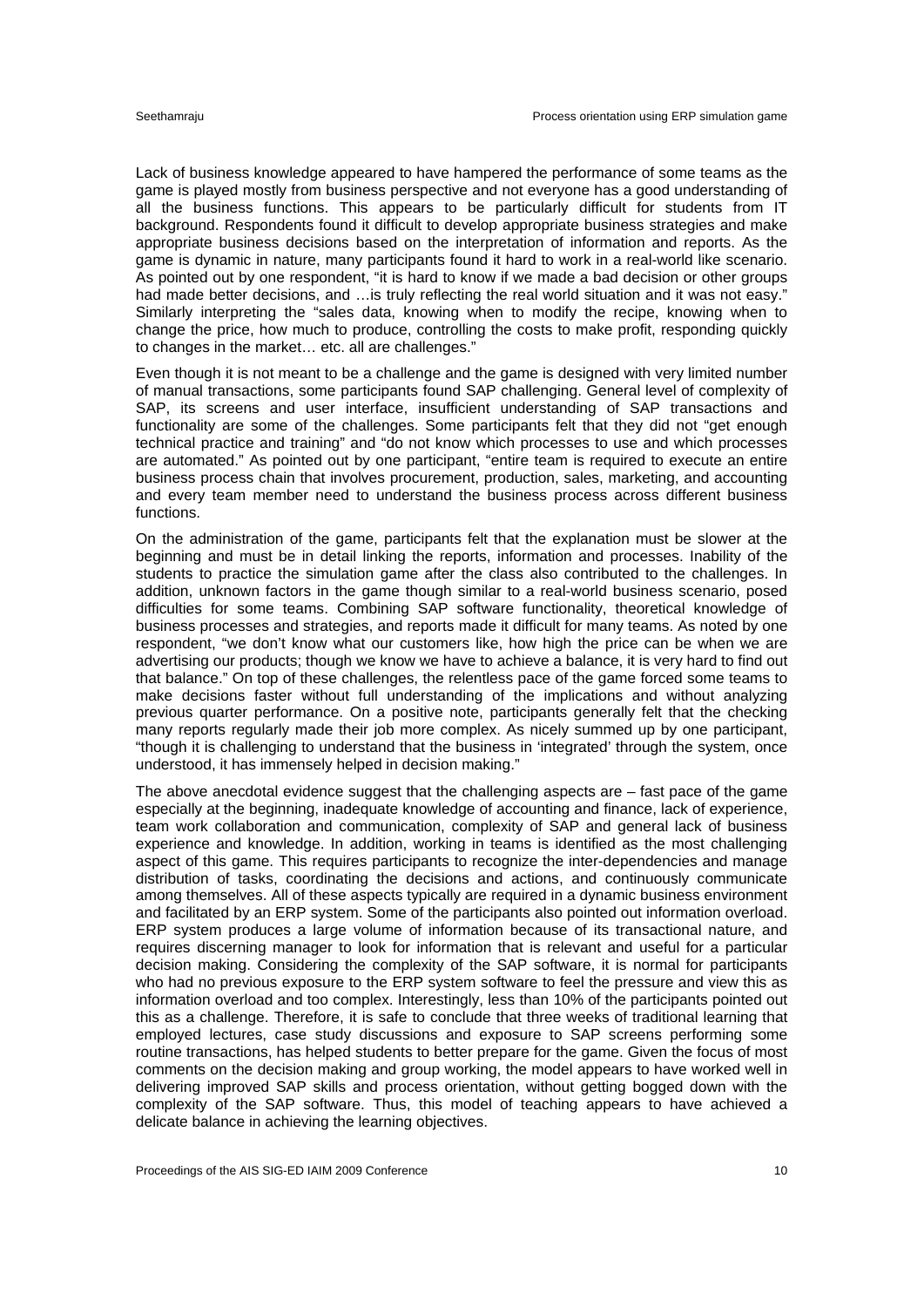# **V. CONCLUSIONS**

Imparting business process orientation and teaching complex SAP software skills in a stimulating environment and ensuring that deep learning has taken place in this process is always a challenge. The learning however, is found to be better in this mode where first three weeks were spent in exposing students to the SAP screens, general explanation of the process concepts, than the previous attempt where students were straightaway exposed to the simulation game. Many participants felt that understanding SAP is a critical requirement for students to concentrate on the business side rather than lost in the complexity of SAP. Though students seem to have picked this up as they progressed from the fourth week to  $9<sup>th</sup>$  week, there are some participants who failed to move forward and apparently 'lost' in dealing with the complexity of SAP. Importantly, this study observed the inadequate understanding of the finance/accounting related issues and inability of participants to understand, interpret and react to the various financial ratios that were reported by the game at the end of each quarter. The ERP Sim participants' guide though is clear in explaining the SAP transactions and settings in the system, it is found to be inadequate in providing business knowledge, particularly relating to finance and accounting aspects.

Majority of the participants did not feel threatened by the SAP and its complexity as most of the transactions and operations are automated. In the absence of some explanation as to the cause and effect relationships between the game outcomes and the decisions teams make, it has become difficult for the teams to actively learn. Participants also felt that a detailed feedback on group's performance pointing out their strategies, decision and the consequent outcomes would have helped their understanding immensely. Though debriefing session appears to have covered some of those concepts, participants generally preferred a written feedback from the academics, especially on the financial reports.

Importantly, participants recognized the significance of 'reflection', 'deep learning', 'team work', and 'integrated environment' and underlying dimensions of 'process orientation' while playing the ERPsim game, and reinforced the value of experimentation and reflection that are considered vital to sustainable success as suggested by Edmondson (2008). This ERP Simulation game has made participants recognize the importance of those values and thereby help them develop those skills vital for their success in modern organizations. While it is not easy and quick to impart 'process orientation', ERP simulation game definitely helped them in appreciating the significance of processes and their management, in addition to making it easy and fun to acquire much sought after software skills that could potentially enhance their employability. Students thus can acquire two things – process orientation, a key graduate skill industry wants and software skills that will make it easy for them to operate.

# **REFERENCES**

- Anderson, J.R. (2005) "The Relationship Between Student Perceptions of Team Dynamics and Simulation Game Outcomes: An Individual-Level Analysis," *Journal of Education for Business*, vol. 81, no.2, pp.85-90.
- Burrack F. and T. McKenzie, T 2005, Enhanced student learning through cross-disciplinary projects. *Music Educators Journal*, 91(5), 45-50.
- Cecez-Kecmanovic, D. et al (2002) *Australian Business Education Study: Enhancing the quality of Australian Business Education,* downloaded from http://www.autc.gov.au/projects/ completed/aust\_business\_educ/split\_prdf.htm accessed on 20 October 2004.
- Curtis, D. and P. McKenzie (2001) *Employability Skills for Australian Industry: Report to Business Council of Australia and Australian Chamber of Commerce and Industry*, Camberwell, Vic: Australian Council for Educational Research.
- Draiijer, C. and D.J. Schenk (2004) "Best practices of business simulations with SAP R/3, *Journal of Information Systems Education*, 15(3), pp.261-265.